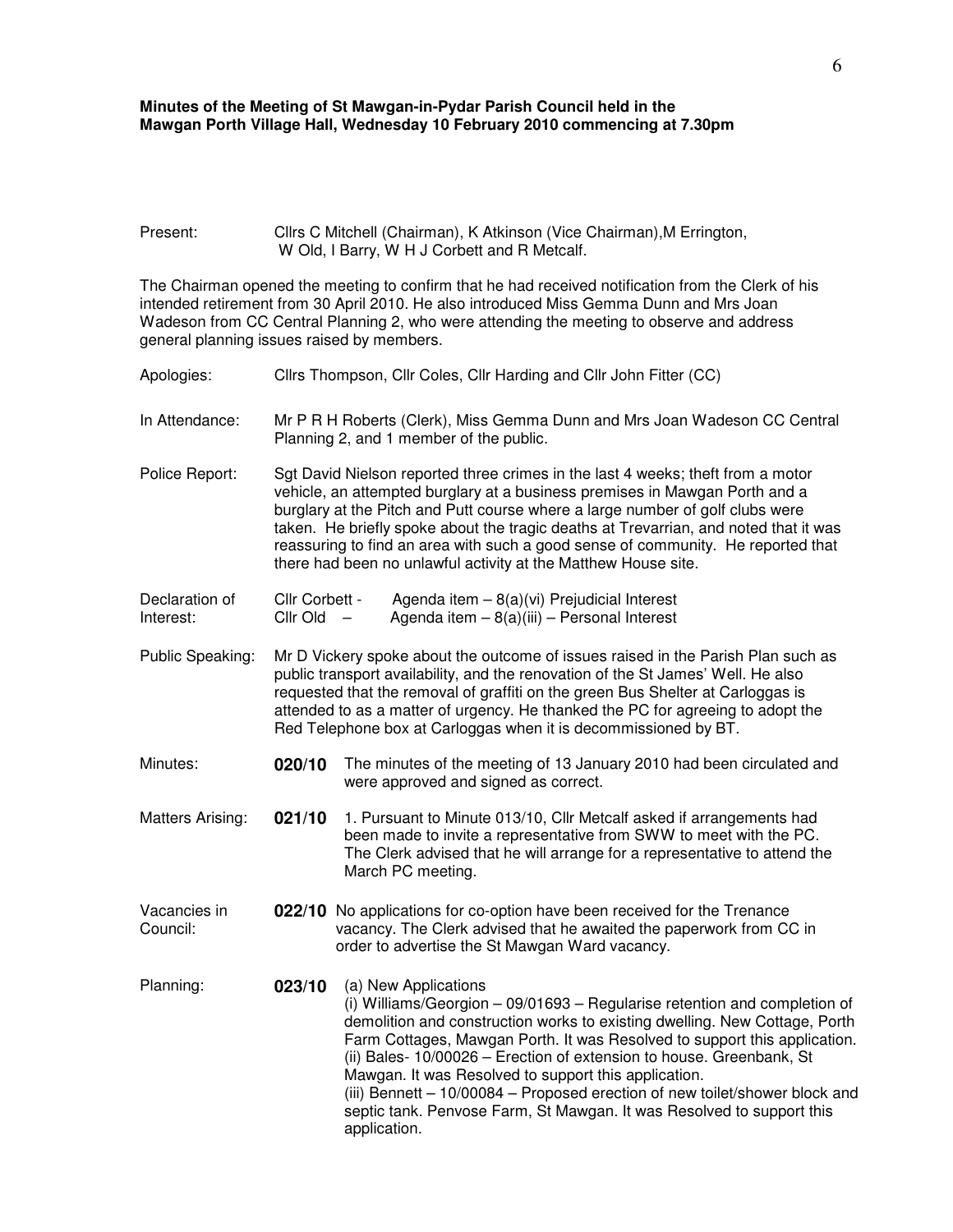(iv) Cornwall Light & Power – Erection of wind monitoring mast (temporary installation for 3 years). Denzell Farm, St Mawgan. It was Resolved to raise no objection to this application.

(v) Cornwall Council – 10/00088 – Discharge of condition 7 – Re; 09/00422 in respect of archaeology. Newquay (Cornwall) Airport. The Chairman advised members that the Clerk had received details of this proposal via email from CC. The proposal relates to the archaeological recording of the Parkyn's Shop site which lies outside our Parish.

(vi) Young-Jamieson – 10/00025 – Approval of details reserved by conditions 1-6 of 09/01462 (Min 159/09). Lower Lodge Cottage, St Mawgan. It was noted that 09/01462 had been supported by the PC. No further action.

## (b) Advice from Cornwall Council

(i) Application to vary condition 2 of 08/00208 in respect of roof slates (Min 177/09) Ball Cottage, Ball Lane, St Mawgan. Granted.

(ii) Proposed extension and alterations to dwelling. Alternative design to approved application 09/01062 (Min 177/09). Seadrift, Trenance, Mawgan Porth. Granted.

(iii) Proposed side extension. Little Lanherne Farm, St Mawgan. Granted. (iv) Erection of general purpose agricultural storage building for fodder and machinery (Min 159/09). Trembleath Farm, St Columb. Granted.

(v) Proposed extension over garage and construction of balcony (Min 004/10). 14 Lanherne Avenue, St Mawgan. Granted.

(vi) Proposed dwelling (Min 004/10). Beaumar, Tredragon Road, Mawgan Porth. Granted.

(vii) Retrospective application for the installation of solar thermal panels (Min 004/10). The Scarlet Hotel, Tredragon Road, Mawgan Porth. Granted.

## (c) Other Issues

(i) Merlin Golf Course – creation of additional hole (Minute 122/09 (a)(iv) refers). The Planning Case Officer had received an independent safety report which he copied to the PC for comment. The report was reviewed by the PC's Planning Group and it was agreed that the report concluded that appropriate safety issues had not been fully addressed. The Case Officer has been informed of the PC's opinion. The Chairman tabled a letter from the owner of Merlin Farm which outlined his response to the report. (ii) Enforcement notice – ENF09/0588 – The Clerk had received notice that the alleged breach – a garden shed/garage had been turned into a residential unit and being rented out - at Rivendale, Trevarrian, had been closed indicating that no breach of planning control had occurred. It was agreed that the Clerk is to request a review of this decision as it was understood that it was made without full access to the property.

At this juncture it was Resolved to suspend Standing Orders to allow members to raise issues with the Central 2 Planning Representatives. Issues raised included street scene design, large extensions to buildings in the countryside and back garden development. How much weight that was given to the Parish Plan was also an important issue. Miss Dunn explained that due regard was given to the Parish Plan as supplementary planning guidance by case officers, but that due weight had to be given to the Local Development Plan ( Restormel), the Cornwall Plan, Cornwall Design Guide and national policies and that these would undoubtedly on occasion be at odds with the wishes of the local community. Concern over the increasing number of applications that had been approved and then subsequently resubmitted for major amendment were noted, as were concerns about enforcement and follow up action. Miss Dunn noted the individual cases that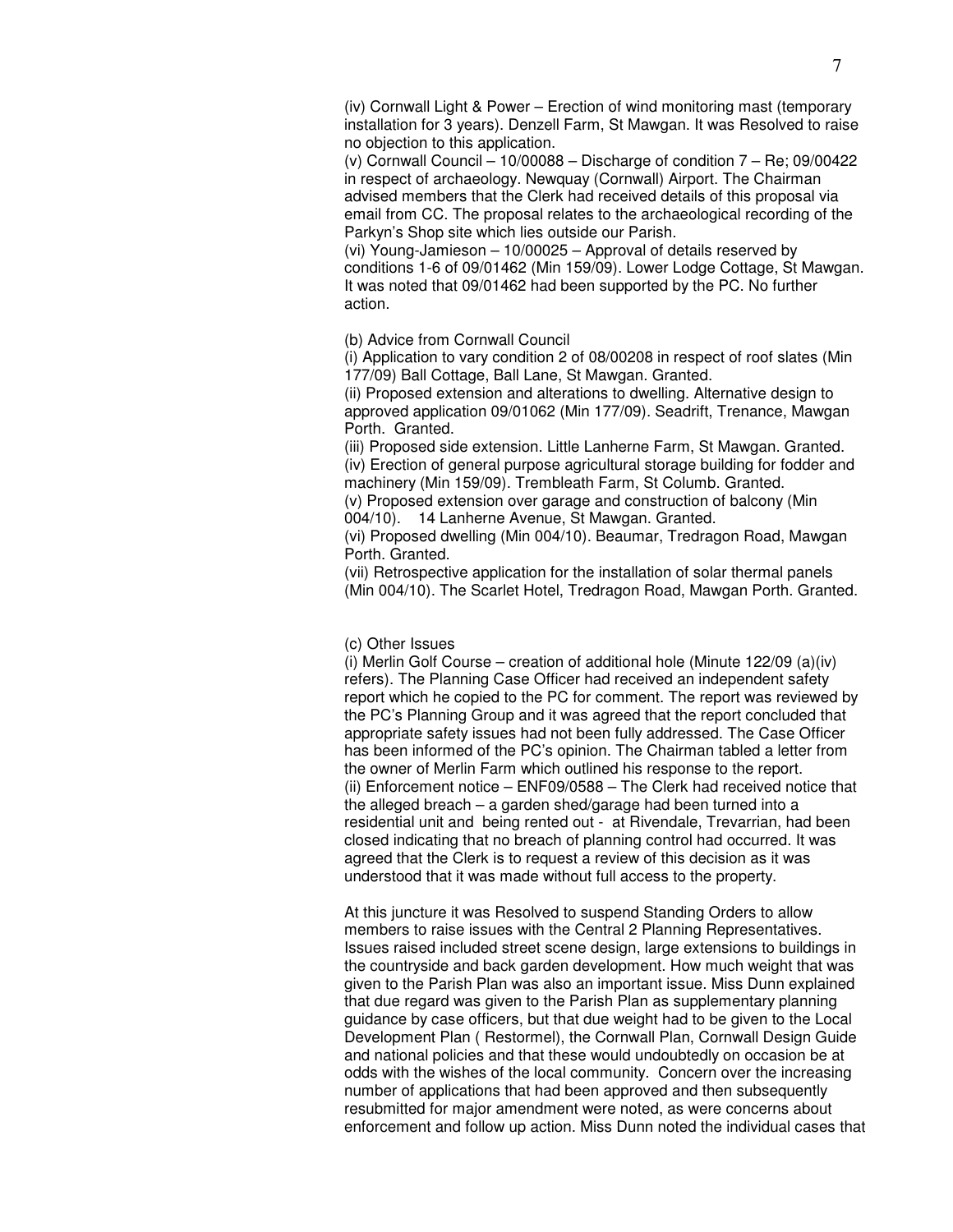|                                             |        | were mentioned and agreed to follow them up on return to the office. Miss<br>Dunn and Mrs Wadeson then left the meeting and were thanked by the<br>Chairman for their attendance. Standing Orders were resumed at this<br>juncture.                                                                                                                                                                                                                                                                                                                                                                              |
|---------------------------------------------|--------|------------------------------------------------------------------------------------------------------------------------------------------------------------------------------------------------------------------------------------------------------------------------------------------------------------------------------------------------------------------------------------------------------------------------------------------------------------------------------------------------------------------------------------------------------------------------------------------------------------------|
|                                             |        | At the request of Cllr Corbett, it was Resolved to bring forward agenda item<br>18 - Appointment to Committees and Orgs. Cllr Corbett gave his apologies<br>as he would have to leave the meeting early to attend to lambing.                                                                                                                                                                                                                                                                                                                                                                                    |
| Appointment to<br>Committees and            |        |                                                                                                                                                                                                                                                                                                                                                                                                                                                                                                                                                                                                                  |
| Orgs:                                       | 024/10 | The Clerk circulated a CALC briefing note on creating Portfolio holders,<br>which complements suggestions proposed by Cllr Metcalf. It was<br>Resolved that Cllrs Atkinson, Corbett and Metcalf meet to review the<br>role Councillors play in conducting Council business, and report back<br>to the March meeting.                                                                                                                                                                                                                                                                                             |
| Newquay Area<br>Committee:                  | 025/10 | Cllr Errington reported on discussions held at the February meeting: in<br>particular that a second opinion would be sought from Mr Moore (CC)<br>regarding safety issues and signing at the St Eval road junction with the<br>B3276. It was reported that a ditch had been created at Gluvian to<br>monitor surface water run-off and slurry.                                                                                                                                                                                                                                                                   |
| Highways<br>Issues:                         | 026/10 | Cllr Old requested that better signage is placed at Trevarrian to<br>emphasise the 30 mph limit. Increased speeding traffic has put the<br>pedestrians crossing from the Travellers Rest to the Car Park at risk.<br>Clerk to inform Mr Bayley (CC). It was noted that the Clerk had reported<br>the potholes at Stillwaters Lane and Polgreen. Pursuant to minute<br>006/10, regarding the provision of additional grit boxes in St Mawgan, the<br>Clerk tabled a response from CC, sent to a local resident, that the<br>additional boxes would be too expensive to maintain, and would not be<br>sustainable. |
| St Mawgan<br>Village - Street<br>Furniture: | 027/10 | (ii) Community Notice Board – Cllr Metcalf advised that the Community<br>Grant had been approved. The Clerk will contact the Cameo Club to<br>arrange for their donation to the project to be paid. The Order for the<br>notice board has been placed.                                                                                                                                                                                                                                                                                                                                                           |
| Mawgan Porth<br>Beach:                      | 028/10 | The Clerk reported that he had received the alcohol free zone notices<br>from the Police. Cllr Old agreed to place them at the beach entrances<br>in time for the summer season.                                                                                                                                                                                                                                                                                                                                                                                                                                 |
| Playing Field:                              | 029/10 | The Clerk advised that he had met with a Mr Cook (CC) to look at the<br>blocked drain behind the Village Hall. The Clerk was informed that this<br>drain does not appear on the County plans and may therefore come<br>under the landowner's responsibility for clearance. The Clerk will<br>investigate the matter further. Cllr Metcalf enquired about the removal<br>of a dead tree by the children's play area; it was agreed that the Clerk<br>will investigate the matter.                                                                                                                                 |
| <b>Burial</b><br>Ground/Closed<br>Cemetery: | 030/10 | (i) Burial Ground gates – it has been reported that a security bolt is<br>missing from one of the gates. The Clerk will arrange for it to be<br>replaced if this proves to be the case.<br>(ii) Closed Cemetery $-$ A quotation of £140 has been received to<br>remove the branches hanging over the Churchyard path. It was<br>Resolved to accept the quotation, and that the Clerk is to seek approval<br>from the CC Tree Protection Officer.                                                                                                                                                                 |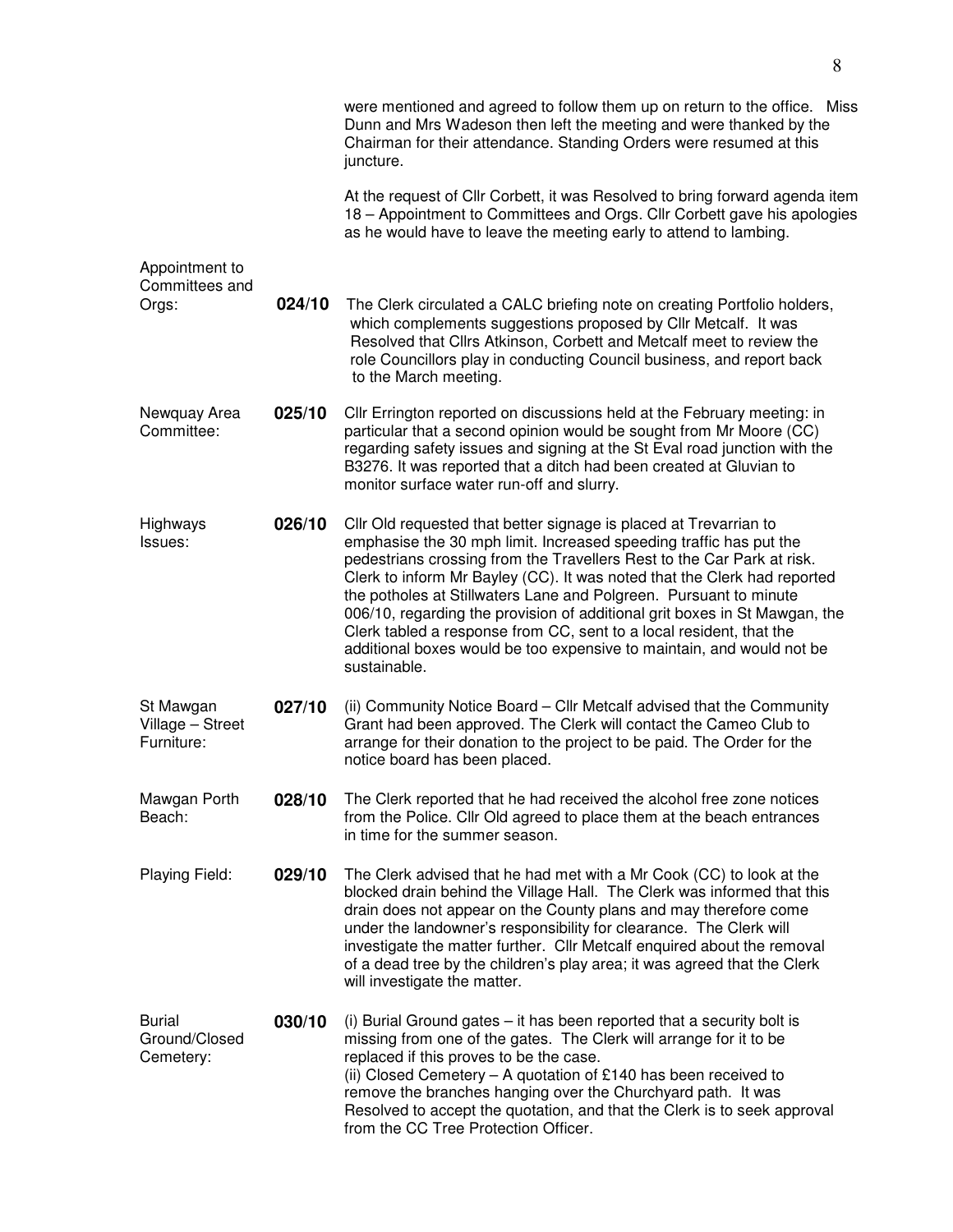| Footpaths:                                 | 031/10 | (i) FP 39 - Cllr Fitter (CC) had advised the Clerk that repairs began on<br>Monday 8 Feb.<br>(ii) Cllr Metcalf reported the closure of part of FP13 due to the collapse<br>of the stone bridge. The Clerk confirmed that the Ranger had notified<br>him that CC would be responsible for the stone bridge repairs, but due<br>to lack of funds, this access point to the footpath would be closed for a<br>period of 6 months.                                                                                                                                                                                                                                                  |
|--------------------------------------------|--------|---------------------------------------------------------------------------------------------------------------------------------------------------------------------------------------------------------------------------------------------------------------------------------------------------------------------------------------------------------------------------------------------------------------------------------------------------------------------------------------------------------------------------------------------------------------------------------------------------------------------------------------------------------------------------------|
| Council Website:                           | 032/10 | Two quotations had been received, and were compared and discussed.<br>Quotation A was for design - the sum of £300, and for maintenance,<br>approximately £300 per annum. Quotation B was for design - £500, and<br>annual maintenance of £170 per annum. Proposed Cllr Old, seconded<br>CIIr Metcalf, that the Council accepts quotation A. Voting was 3 in<br>favour, and 3 against, and on the Chairman's casting vote, the proposal<br>was lost. Proposed Cllr Errington, seconded Cllr Atkinson, that the<br>Council accept quotation B. Voting 4 in favour and 2 against. The Clerk<br>was instructed to liaise with the approved designer to take the matter<br>forward. |
| CALC 6 <sup>th</sup> Annual<br>Conference: | 033/10 | The Chairman will attend the conference on Sat 20 February 2010. It<br>was Resolved to approve the payment to CALC of the sum of £30 plus<br>VAT.                                                                                                                                                                                                                                                                                                                                                                                                                                                                                                                               |
| Telephone box<br>Carloggas                 | 034/10 | The Clerk reported that the opportunity to adopt the kiosk on<br>decommissioning was still open. The Clerk will arrange to complete the<br>contract with BT.                                                                                                                                                                                                                                                                                                                                                                                                                                                                                                                    |
| Grants and<br>donations:                   | 035/10 | It was Resolved to make a donation of £50 to Cornwall Playing Fields<br>Association (CCPFA). It was also Resolved to make grants of £500 to<br>both Village Halls for 2010.                                                                                                                                                                                                                                                                                                                                                                                                                                                                                                     |
| Annual<br>Assembly<br>agenda:              | 036/10 | It was agreed to put out the standard agenda, with the inclusion of a<br>speaker from Newquay Airport.                                                                                                                                                                                                                                                                                                                                                                                                                                                                                                                                                                          |
| Other Reports:                             | 037/10 | Cllr Errington and Cllr Atkinson reported on their attendance at the<br>recent reception given by Cllr Harvey, Chairman of Cornwall Council.                                                                                                                                                                                                                                                                                                                                                                                                                                                                                                                                    |
| Accounts:                                  | 038/10 | It was Resolved that the accounts as listed below are paid:<br>T Michel - Maintenance contract Jan 2010 - £650.00<br>PRH Roberts - Clerk's salary Jan 2010 - £426.45                                                                                                                                                                                                                                                                                                                                                                                                                                                                                                            |
| Miscellaneous<br>Correspondence:           | 039/10 | CC – Licensing of alcohol regulations - copy circulated to members.<br>Newquay in Bloom - invitation to a special event at the Hotel Bristol 15<br>February 2010. Noted<br>NSPCC - Promoting NSPCC Helpline - noted.<br>$CC$ – Cornwall in Bloom event – 27 February New County Hall – noted.<br>Community Engagement and Regeneration Officer - invitation to<br>discuss the needs of young people in St Mawgan - noted.                                                                                                                                                                                                                                                       |